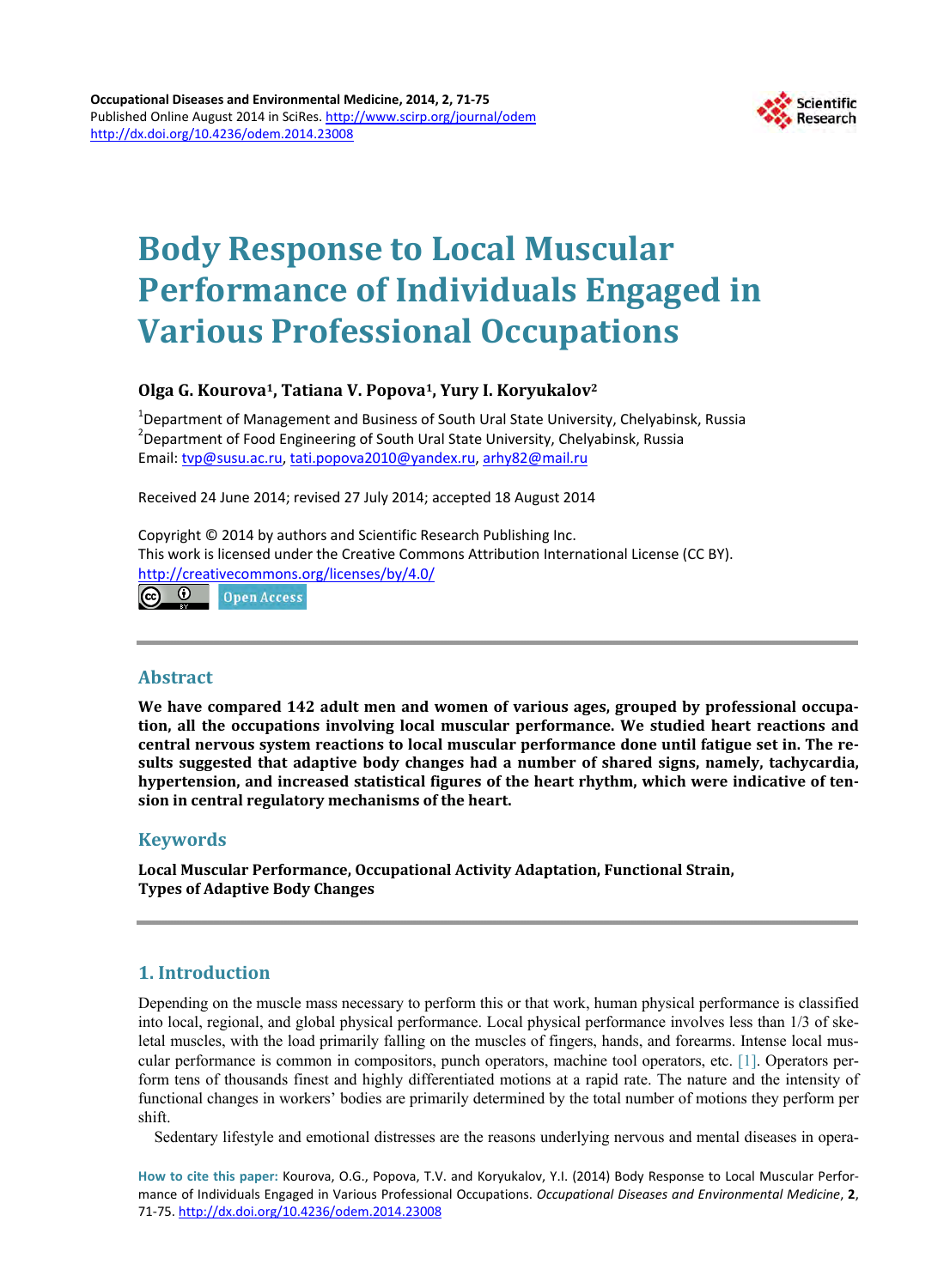tors and causing occupational malfunctions that, in turn, may lead to emergencies.

Isometric muscular performance involves firm grip on tools, as well as maintaining fixed positions of the whole body or its parts. Longer tensions in muscles cause pronounced fatigue and neuromuscular apparatus disorders [\[2\]](#page-4-1) [\[3\].](#page-4-2) Typing, managerial work, undergraduate studies, or medical manipulations performed by nurses—one can hardly think of any modern occupations that do not involve local muscular performance. The work conditions in those groups remain understudied, while some scholars keep reiterating that morbidity rate is high in those groups [\[4\].](#page-4-3)

We repeatedly quoted the information about the pronounced pressor effect of local muscular performance in individuals of various ages, especially in relation to diastolic blood pressure [\[5\],](#page-4-4) and put forward an assumption that the fatigue related to local muscular performance could be of central nature  $[6]$ .

The objective of this work is to conduct research into the influence of local muscular performance on blood circulation and neurodynamic functions in the subjects of various occupations.

### **2. Мethods**

We examined groups of university students (15 males and 16 females) aged 18 to 22 (US), 19 female nurses (FN) aged 25 to 45, 18 female managers (FM) aged 25 to 35, machine tool operators (MTO) aged 20 to 40 (19 males and 15 females) and 2 groups of engineers (Eng) aged 30 to 40 (13 females and 12 males) and aged 60 to 70 (8 males and 7 females). All the above groups had shared local muscle groups involved in their occupational activities, with the longest (of up to 60% of their work time) and the most intense local muscular performance being most common in machine tool operators. We examined 142 subjects. We took into account that the number of older subjects were not so much, so calculate the statistical significance of these parameters using nonparametric statistics of Fisher for small samples. Statistics confirm the representativeness of the sample for all observations.

The research was conducted on a voluntary informed consent basis in compliance with the protocol approved by the Ethics Committee of the Russian Academy of Sciences.

In our earlier report [\[5\],](#page-4-4) we justified the implementation of local endurance performance test, with endurance load optimal for every age group. Selecting between endurance performance values, we decided on an "average load" (according to Ernst Heinrich Weber [\[7\]\)](#page-4-6) that imposed the heaviest endurance performance per lift. The local endurance performance test was in lifting a load of 1/3 of the "average load" at the rate of 60 to 70 lifts per minute by means of a Mosso ergograph. The local isometric performance test was in holding out a load of 1/3 of the maximum load at a specified level by means of a Mosso ergograph or a hand dynamometer until fatigue set in (that is, until a subject felt unable to hold the specified load any longer). With the test conditions thus specified, most of the subjects demonstrated the endurance performance of 1 to 2 minutes. The criterion for fatigue was a verbal declaration by a subject that he/she was unable to continue the test.

We measured the local endurance performance until fatigue set in by seconds. The performance parameters recorded before and after the local endurance performance test were as follows: the heart rate, the blood pressure (by means of a blood pressure monitor), the heart rhythm variability (recorded by means of a ECG-cardiointervalogram R-R), with further statistic analysis of heart rate structure according to Bayevskiy [\[8\].](#page-4-7) We subjected to computer analysis the following: (Mo)—the average value of the predicted R-R interval in ms; MxDMn (TINN)—the difference between the maximum and the minimum R-R, (AMo)—the conventional index of activity sympathetic component regulation; and tension index (TI)—the formula AM/Mo х 2M х DMn in units. AMo and TI parameters were indicative of the activity of the central mechanisms of heart regulation. We used NS-Psycho-Test Plus toolkit to study the neurodynamic properties [\[9\].](#page-4-8) The technique made it possible to measure the rate of motor reactions to a simple visual stimulus (№ 1), to the selection of either visual stimuli (№ 2), the performance rate of various motor reactions to two dissimilar stimuli (№ 3), the reaction rate of visual stimulus with static trammels (№ 4), to a visual stimulus with dynamic trammels (№ 5), and the reaction rate of attention allocation reaction when searching numbers from 1 to 25 ( $\mathcal{N}_{\mathcal{Q}}$  6).

#### **3. Results**

The results of the research suggested that an increase in heart rate, blood pressure, and statistical figures of heart rhythm pattern, which were indicative of elevated tension in central mechanisms of heart regulation (AMo mode amplitude and tension index TI), were recorded in all the age and occupational groups, following local muscular performance (see **[Table 1](#page-2-0)**). It is noteworthy that heart rate reactions were more pronounced in the group of young males than in that of young females, while the rest of the groups demonstrated almost no gender differen-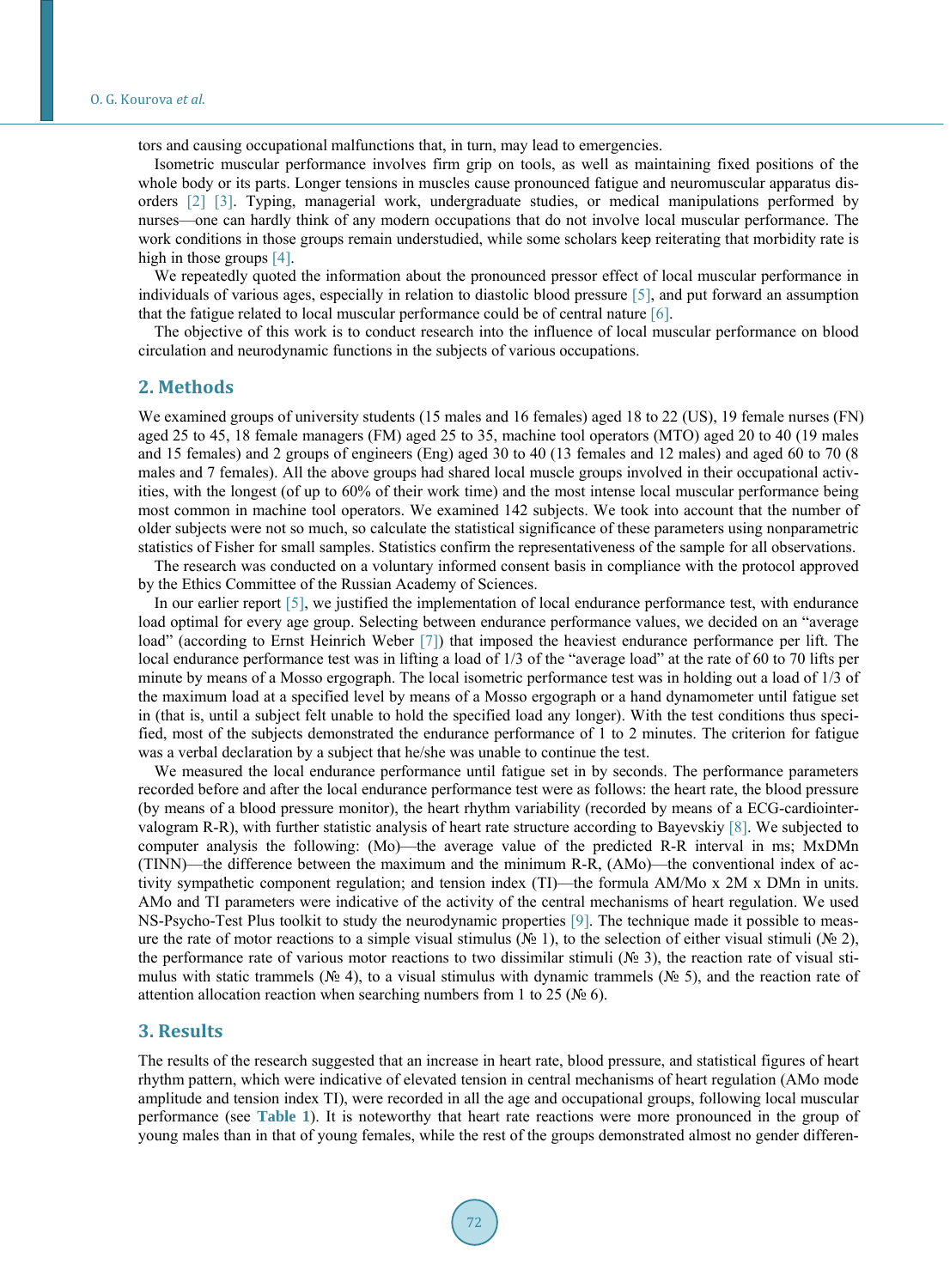| Age<br>groups    | Indicator                     |                                                         |                                               |                 |                |                                              |          |                                              |                                                                                      |                              |  |
|------------------|-------------------------------|---------------------------------------------------------|-----------------------------------------------|-----------------|----------------|----------------------------------------------|----------|----------------------------------------------|--------------------------------------------------------------------------------------|------------------------------|--|
|                  | Heart rate, $bpm^{-1}$        |                                                         | SYS, mmHg                                     |                 | DIA, mmHg.     |                                              | Amo, $%$ |                                              | TI, conv. Units                                                                      |                              |  |
|                  |                               | $\overline{2}$                                          |                                               | $\overline{2}$  |                | $\overline{2}$                               |          | $\overline{2}$                               | 1                                                                                    | 2                            |  |
| $18 - 20$<br>US  |                               |                                                         | $70.3 \pm 3.4$ $79.5 \pm 2.5$ $120.7 \pm 5.2$ | $124.3 \pm 4.7$ | $75.0 \pm 3.4$ | $82.1 \pm 3.4$ 44.3 $\pm$ 4.2 50.0 $\pm$ 3.8 |          |                                              | $173 \pm 9.8$                                                                        | $220 \pm 10.0^*$             |  |
|                  | $78.6 \pm 4.3$ $81.9 \pm 3.7$ |                                                         | $108.0 \pm 5.3$                               | $113.0 \pm 6.7$ |                |                                              |          |                                              | $76.9 \pm 2.3$ $78.0 \pm 4.8$ $39.3 \pm 4.1$ $33.8 \pm 3.6^{**}$ $103 \pm 11.0^{**}$ | $119 \pm 8.5$ <sup>**</sup>  |  |
| $30 - 40$<br>ETP | $63.3 \pm 2.5$                | $68.8 \pm 3.8$                                          | $121.7 \pm 4.1$                               | $125.0 \pm 3.5$ | $75.0 \pm 3.4$ |                                              |          |                                              | $75.0 \pm 4.2$ $43.5 \pm 3.8$ $42.0 \pm 3.7$ $115 \pm 11.0$                          | $110 \pm 9.1$                |  |
|                  |                               | $70.4 \pm 3.0$ $72.1 \pm 2.7$ $^{**}$                   | $106.9 \pm 3.8$                               | $113.9 \pm 5.2$ | $76.9 \pm 4.8$ | $78.8 \pm 4.2$ $42.3 \pm 2.7$                |          |                                              | $49.0 \pm 4.0$ $138 \pm 10.0$                                                        | $221 \pm 12.0$ <sup>**</sup> |  |
| $\mathbf{P}$     | < 0.05                        | < 0.05                                                  | >0.5                                          | >0.5            | >0.5           | >0.5                                         | >0.5     | >0.5                                         | < 0.05                                                                               | < 0.05                       |  |
|                  | >0.5                          | < 0.05                                                  | >0.5                                          | >0.5            | >0.5           | >0.5                                         | >0.5     | < 0.05                                       | < 0.05                                                                               | 0.05                         |  |
| $60 - 70$<br>ETP | $74.3 \pm 3.7$                | $77.5 \pm 3.2$                                          | $124.0 \pm 7.2$                               | $135.0 \pm 6.8$ | $75.0 \pm 4.2$ | $75.4 \pm 2.8$ 49.3 $\pm$ 5.2 51.0 $\pm$ 4.0 |          |                                              | $210 \pm 12.0$                                                                       | $290 \pm 13.0^*$             |  |
|                  |                               | $81.3 \pm 2.9^{**}$ $85.6 \pm 3.5^{**}$ $135.0 \pm 5.4$ |                                               | $145.0 \pm 6.3$ | $78.8 \pm 4.2$ |                                              |          | $81.4 \pm 3.5$ $45.4 \pm 3.6$ $41.0 \pm 4.5$ | $138 \pm 9.5$ <sup>**</sup>                                                          | $142 \pm 8.7$ <sup>**</sup>  |  |
| $\mathbf{P}$     | < 0.05                        | < 0.05                                                  | >0.5                                          | >0.5            | >0.5           | >0.5                                         | >0.5     | >0.5                                         | < 0.05                                                                               | < 0.05                       |  |
|                  | < 0.05                        | < 0.05                                                  | < 0.05                                        | < 0.05          | >0.5           | >0.5                                         | >0.5     | >0.5                                         | >0.5                                                                                 | < 0.05                       |  |

<span id="page-2-0"></span>**Table 1.** Changes in functional properties of cardiovascular system under local dinamic muscle load.

Note: 1—before; 2—after work; first line across—men; second—women; \*—marks the difference between 1and 2; \*\*—between men and women; P—shows proper difference against the previous group.

tiation as to heart rate reactions and blood pressure reactions.

The highest functional heart tension was recorded in groups of male students and engineers aged 60 to 70 (Heart rate more than 70.3  $\pm$  3.4 bpm), in combination with higher heart rate at rest than in subjects aged 30 to 35 (Heart rate < 70.4 ± 3.0 bpm). Multidirectional changes in AMo and TI rates were recorded in females, which was indicative of unsatisfactory heart adaptations to local muscular performance, according to [\[10\],](#page-4-9) while the longest duration of local muscular performance until fatigue set in was recorded in male students (104  $\pm$  3.7 sec) and the shortest one—in males aged 60 to 70 (83  $\pm$  4.6 sec).

It is noteworthy that elevated activity in central mechanisms of heart regulation according to [\[8\]](#page-4-7) was recorded in all the subjects, especially in young males, and elderly males. Functional heart tension, on the contrary, was higher in females (TI 138  $\pm$  10.0 conv. units) than in males (TI 115  $\pm$  11.0 conv. units) in the age group of 30 to 40.

Neurodynamic properties differed from occupation to occupation in groups of similar ages (see **[Table 2](#page-3-0)**). Female nurses demonstrated more rapid psychomotor actions that female managers, except for discrimination reaction.

All the subjects had a shared complex of physical and psychoemotional load. The occupational activities of nurse, however, involved both a higher specific gravity of local muscular performance and considerable psychoemotional tension while at work. Manual operations performed by nurses required higher motor skill rate and attention, as well as responsibility.

Fatigue onset throughout a work day was higher in nurses than in managers. By the end of a workday, static hand endurance reduced on average by  $18 \pm 2.4$  sec from (P < 0.05) in nurses, and by  $9 \pm 1.9$  sec from (P > 0.5) in managers.

The groups of machine tool operators were subjected to a longer occupational local muscular performance, which made it possible to assess adaptive changes in their bodies. Examinations were made over a year, prior to the commencement of work, an hour before a lunch break, and an hour before shift end. The results did not suggest that there were any significant differences between isometric hand endurance in males and in females.

## **4. Discussion**

While taking into account the nature of the dynamics of the functional changes, we classified adaptive body changes related to job tension into three types. Type one, "optimal", had static endurance duration from 80 seconds onwards, tension index of up to 100 conventional units, heartbeat rate of 60 to 75 beats per minute<sup>-1</sup>, and blood pressure reaction to local muscular performance of 10 to 20 mm of mercury; type two, "satisfactory", had static endurance duration of 40 to 60 seconds, tension index of up to 150 conventional units, heartbeat rate of 75 to 85 beats per minute−1, and blood pressure reaction of 20 to 30 mm of mercury; and type three, "unsatis-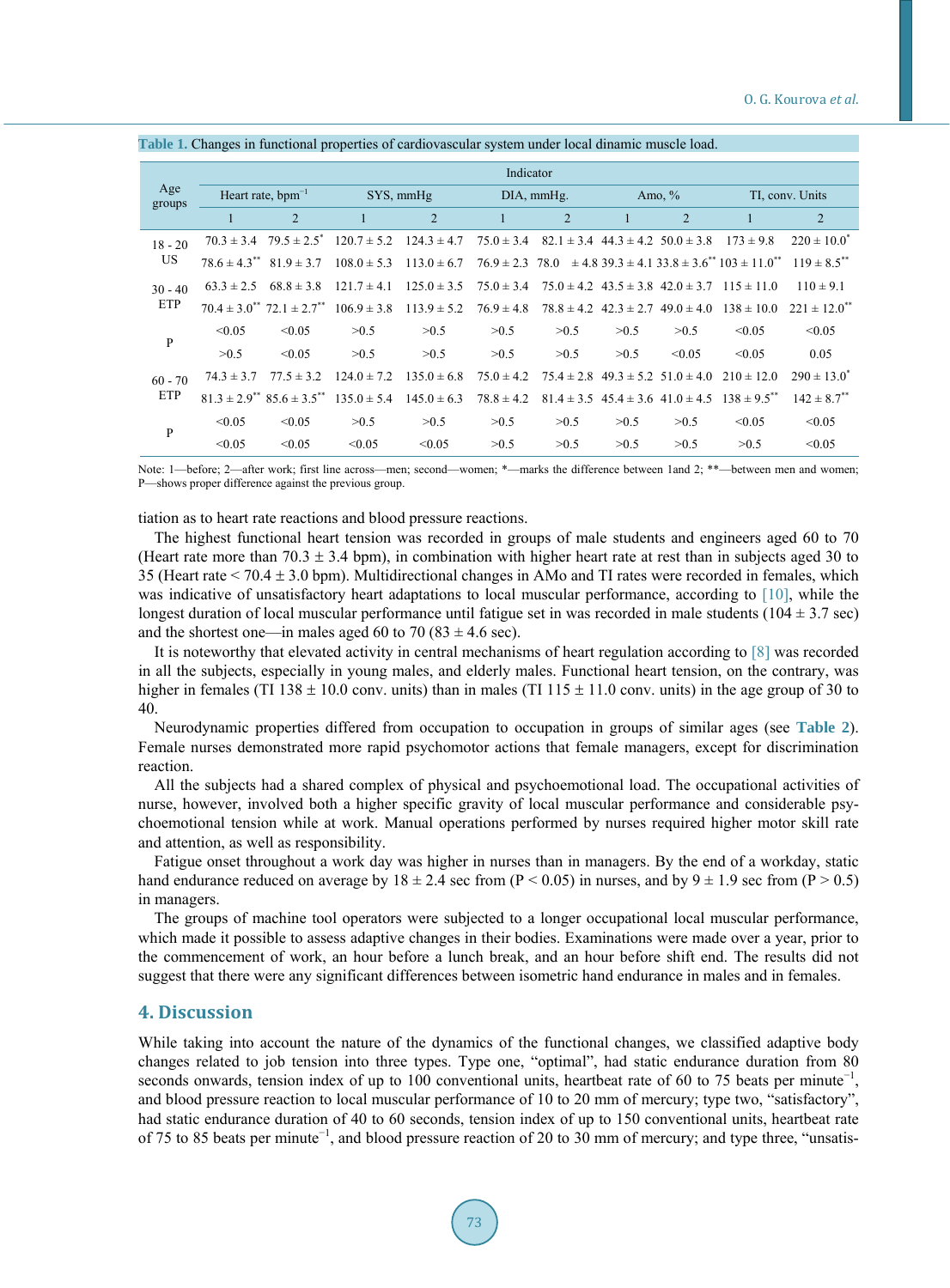<span id="page-3-0"></span>

| Table 2. Indicators of neurotest among the subjects of different professions. |                    |                    |                               |                          |                  |                                |  |  |  |  |  |
|-------------------------------------------------------------------------------|--------------------|--------------------|-------------------------------|--------------------------|------------------|--------------------------------|--|--|--|--|--|
|                                                                               | Tests, MS          |                    |                               |                          |                  |                                |  |  |  |  |  |
| Group                                                                         |                    | 2                  | 3                             | 4                        | 5                | 6                              |  |  |  |  |  |
| Managers female.<br>before work, $n = 18$                                     | $443.4 \pm 12.2$   | $508.6 \pm 13.3$   | $387.4 \pm 12$                | $414.7 \pm 16.4$         | $481.7 \pm 15.4$ | $2041.6 \pm 25.4$              |  |  |  |  |  |
| Managers female, after work.                                                  | $454.2 \pm 10.3$   | $488.3 \pm 11.2$   | $437.3 \pm 13.1$ <sup>*</sup> | $458.5 \pm 12.2^*$       | $505.4 \pm 13.2$ | $2267.3 \pm 20.1$ <sup>*</sup> |  |  |  |  |  |
| Nurses before work, $n = 19$                                                  | $290.1 \pm 12.3$   | $407.1 \pm 13$     | $508.2 \pm 15.4$              | $364.3 \pm 19.8$         | $375 \pm 19.5$   | $1481.1 \pm 34.2$              |  |  |  |  |  |
| Nurses after work shift                                                       | $331.1 \pm 10.2^*$ | $437.2 \pm 13.8^*$ | $528 \pm 14.2$                | $486.1 \pm 12.5^{\circ}$ | $391.2 \pm 11.2$ | $1700.5 \pm 19.8^*$            |  |  |  |  |  |

Note: 1—simple hand-to-eye reaction; 2—reaction of choice; 3—reaction of differentiation; 4—hand-to-eye reaction of choice with static interference; 5—hand-to-eye reaction of choice with dynamic interference; 6—reaction to the distribution of attention; \*—proper difference against the previous line.

factory", had static endurance duration of less than 40 seconds, tension index exceeding 150 conventional units, heartbeat rate exceeding 85 beats per minute<sup>-1</sup>, and blood pressure reaction exceeding 30 mm of mercury.

Thus, local physical work done until fatigue sets in, may be used as an independent performance unit to assess general or occupational fatigue.

When small muscle groups worked, fatigue set in very soon, in just 1.5 to 3 minutes, which made it possible to assess functions of various body systems meanwhile. According to our research, the nature of heart reactions to local muscular performance correlated with the general functional body state that depended on the central nervous system state.

We discovered unsatisfactory type of adaptive body changes in 16% of male and 55% of female machine tool operators. It is noteworthy that the female machine tool operators had had longer average work experience duration (of 5 to 10 years) than male machine tool operators (1 to 5 years). Accordingly, the average age in the female group (37.2  $\pm$  3.8) was 5 years older than in the male group (32.4  $\pm$  4.1). Hypertensive syndrome was discovered in 5 females and 3 males aged 30 to 40.

Therefore, fatigue during local muscular performance manifests itself through pronounced functional tension, decrease in functional reserves, and the onset of hypertensive syndrome. Various research groups attributed the onset of fatigue caused by local muscular performance to hormonal shifts [\[10\]](#page-4-9) or cerebral metabolic dysfunctions [\[11\].](#page-4-10) The function of serotonin in the central mechanisms behind the onset of fatigue was also explained [\[10\].](#page-4-9) In our earlier research, we suggested [\[6\]](#page-4-5) that pronounced changes in bioelectrical activity in the alpha rhythm area of cerebral cortex occurred when performing local muscular exercises. The data of this and the earlier researches suggest that the activity level of the central regulatory mechanisms increases as fatigue sets in during local muscular exercises.

The mechanism of pressor reactions during local muscular performance is related to reflex influences exerted by metabolic receptors of active muscles, which caused redistribution of vascular tone and changes in blood pressure similar to those described in the report [\[12\].](#page-4-11) Predominance of rapid motor units in hand muscles also affects the nature of heart reactions when those muscles contract, possibly, by means of ergoreceptors [\[13\].](#page-4-12)

#### **5. Conclusions**

The results of numerous researches into physical and mental fatigue [\[14\]](#page-4-13) [\[15\]](#page-4-14) suggested that physical and mental endurance were closely interrelated, on the basis of which the researchers also proved that fatigue was of central nature [\[2\].](#page-4-1) Dissimilar understandings of the nature of fatigue caused by local muscular performance provided dissimilar approaches to fatigue prophylaxis and prevention.

We propose, e.g., to apply magnet therapy on fatigued muscles [\[16\]](#page-4-15) or to use beta-blockers to prevent cerebral metabolic dysfunctions [\[10\].](#page-4-9) We tested the action of psychophysical relaxation exercises [\[17\]](#page-4-16) that, if performed systematically, alleviated functional tension, and reduced heartbeat rate and blood pressure shifts due to local muscular exercises (or performance).

Research conducted by [\[18\]](#page-4-17) [\[19\]](#page-4-18) discovered that the reserve for performing fine and gross motor assignments and motor skill exercises increased, following relaxation sessions. The data [\[6\]](#page-4-5) that we obtained be means of EEG suggested that excitation in the CNS restored rapidly, and so did excitation and inhibition processes in the subjects, following relaxation sessions.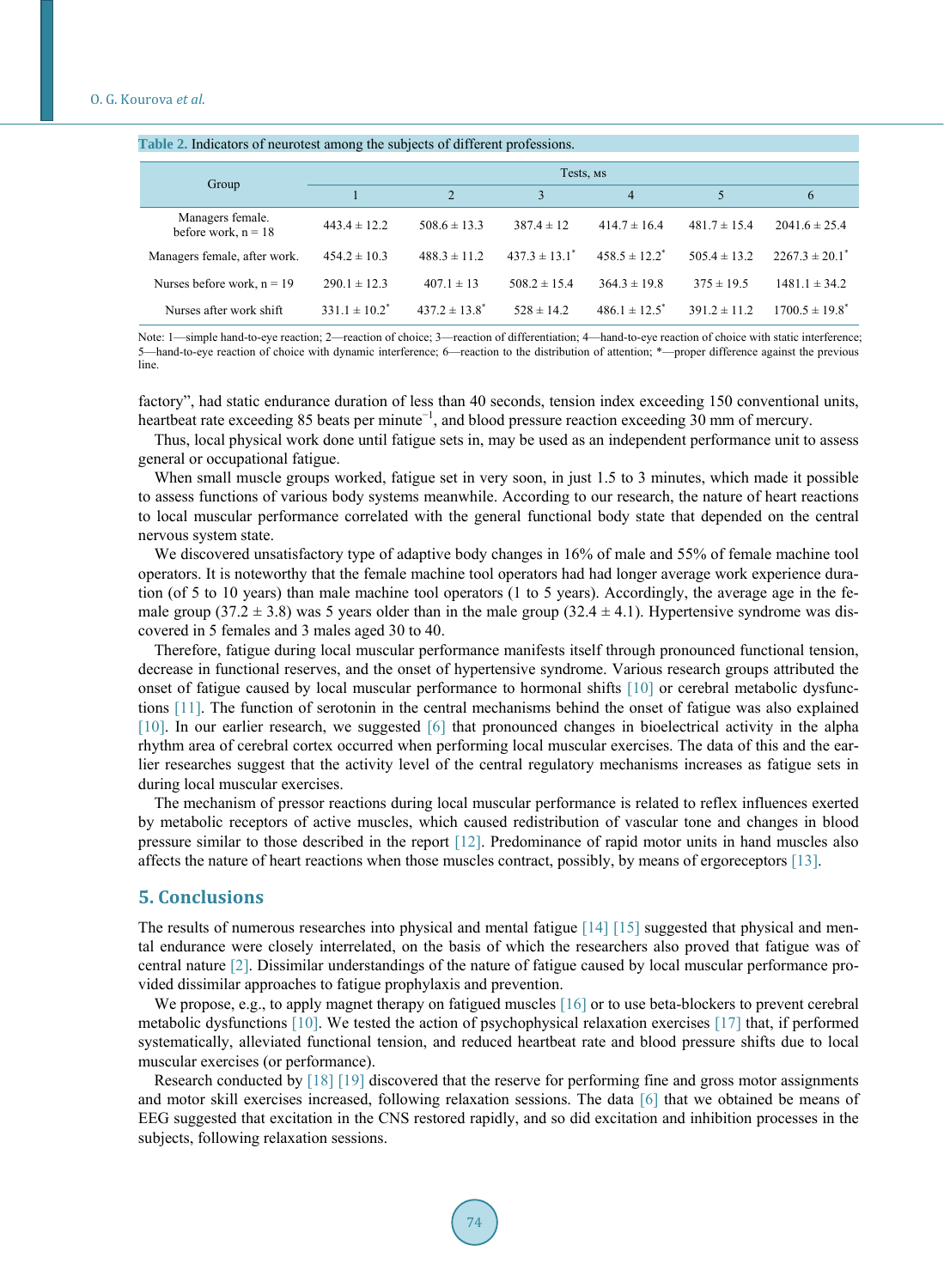All in all, our research suggests that local muscle exercise cause a heart reaction that manifests itself trough an increase in heartbeat rate, all blood pressure figures, and tension index—the latter reflects the elevated functional activity of heart regulation in all the subjects. Longitudinal research of individuals involved in operating machine tools over a year suggests that the type of heart reactions to local performance depends on the general body state that, in turn, depends on both the work experience duration and the fatigue degree.

### **References**

- <span id="page-4-0"></span>[1] Donskaya, L. (1979) Local Muscle Load as the Problem of Occupational Physiology. Successes Physiol. Science. T. 10. Number 1, p. 85.
- <span id="page-4-1"></span>[2] Amann, M. and Dempsey J.A. (2008) Locomotor Muscle Fatigue Modifies Central Motor Drive in Healthy Humans and Imposes a Limitation to Exercise Performance. *The Journal of Physiology*, **586**, 161-173.
- <span id="page-4-2"></span>[3] Gambashidze, G.M., Tkhorevsky, V.I. and Yampol'skaya, E.G. (1985) Functional Condition of the Person with Monotonous Activity with Different Physical Activity. Hygiene and Occupational Diseases. Number 6, p. 5.
- <span id="page-4-3"></span>[4] Winokur, V.A. (2002) Occupational Stress among Nurses. Herald MAPE, 4-7.
- <span id="page-4-4"></span>[5] Alferova (Popova) T.V. (1998) Age Features of the Circulatory Response to Local Muscle Activity of Static and Dynamic Character. *Advances of Physiological Sciences*, **19**, 54-75.
- <span id="page-4-5"></span>[6] Popova, T.V. (2007) Central Mechanisms of Fatigue during Local Muscle Activity Static Nature. Human Physiology, T. 33, 95-100.
- <span id="page-4-6"></span>[7] Weber, E.H. and Handworterb, W. (1846) Der Physiologye, **3**, 481.
- <span id="page-4-7"></span>[8] Baevskii, R.M. and Kukushkin Y.A. (1995) Methodology of Assessing the Functional State of the Human Body. Occupational Medicine and Industrial Ecology. № 3, р. 30.
- <span id="page-4-8"></span>[9] Morocco, D.A. Computer Program for Psychoneurological Testing. Certificate of Official Registration of Computer Software Number 2007610943 from 1 March 2007. The Registry of the Computer Programs of the Russian Federation.
- <span id="page-4-9"></span>[10] Larsen, T.S., Rasmussen, P., Overgaard, M., Secher, N.H. and Nielsen, H.B. (2007) Non-Selective Beta-Adrenergic Blockade Prevents Reduction of the Cerebral Metabolic Ratio during Exhaustive Exercise in Humans. *The Journal of Physiology*, **586**, 281-296.
- <span id="page-4-10"></span>[11] Meeusen, R., Watson, P., Hasegawa, H., Roelands, B. and Piacentini, M.F. (2006) Central Fatigue. The Serotonin Hypothesis and Beyond. *Sports Medicine*, **36**, 881-909.
- <span id="page-4-11"></span>[12] Fisher, J.P., Adlan, A.M., Shantsila, A., Secher, J.F., *et al*. (2013) Muscle Metaboreflex and Autonomic Regulation of Heart Rate in Humans. *Journal of Physiology*, 3777-3788.
- <span id="page-4-12"></span>[13] Gandevia, S.C. and Hobbs S.F. (1990) Cardiovascular Responses to Static Exercise in Man: Central and Reflex Contributions. *The Journal of Physiology*, **430**, 105-117.
- <span id="page-4-13"></span>[14] Kayse, B. (2003) Exercise Starts and Ends in the Brain. *European Journal of Applied Physiolog*, **90**, 411-419.
- <span id="page-4-14"></span>[15] Marcora, S.M., Staiano, W. and Manning, V. (2009) Mental Fatigue Impairs Physical Performance in Humans. *Journal of Applied Physiology*, **3**, 857-864.
- <span id="page-4-15"></span>[16] Loschilov, V.N. (2006) The Influence of the Alternating Magnetic Field on Human Muscle Performance during Local and General Tiredness. *Human Physiology*, **32**, 696-700.
- <span id="page-4-16"></span>[17] Popova, T.V. (2007) Self-Regulation of Functional States. South Ural State University, Chelyabinsk, 156 p.
- <span id="page-4-17"></span>[18] French, S. (1977) Electromyographic. Biofeedback for Tension Control during Fine and Gross Motor Skill Acquisition. Unpublished Doctoral Dissertation, Oregon State University.
- <span id="page-4-18"></span>[19] Owen, H. and Lanning, W. (1982) The Effects of Three Treatment Methods upon Anxiety and Inappropriate Atten-High School Athletes. *International Journal of Sport Psychology*, **30**, 154-162.